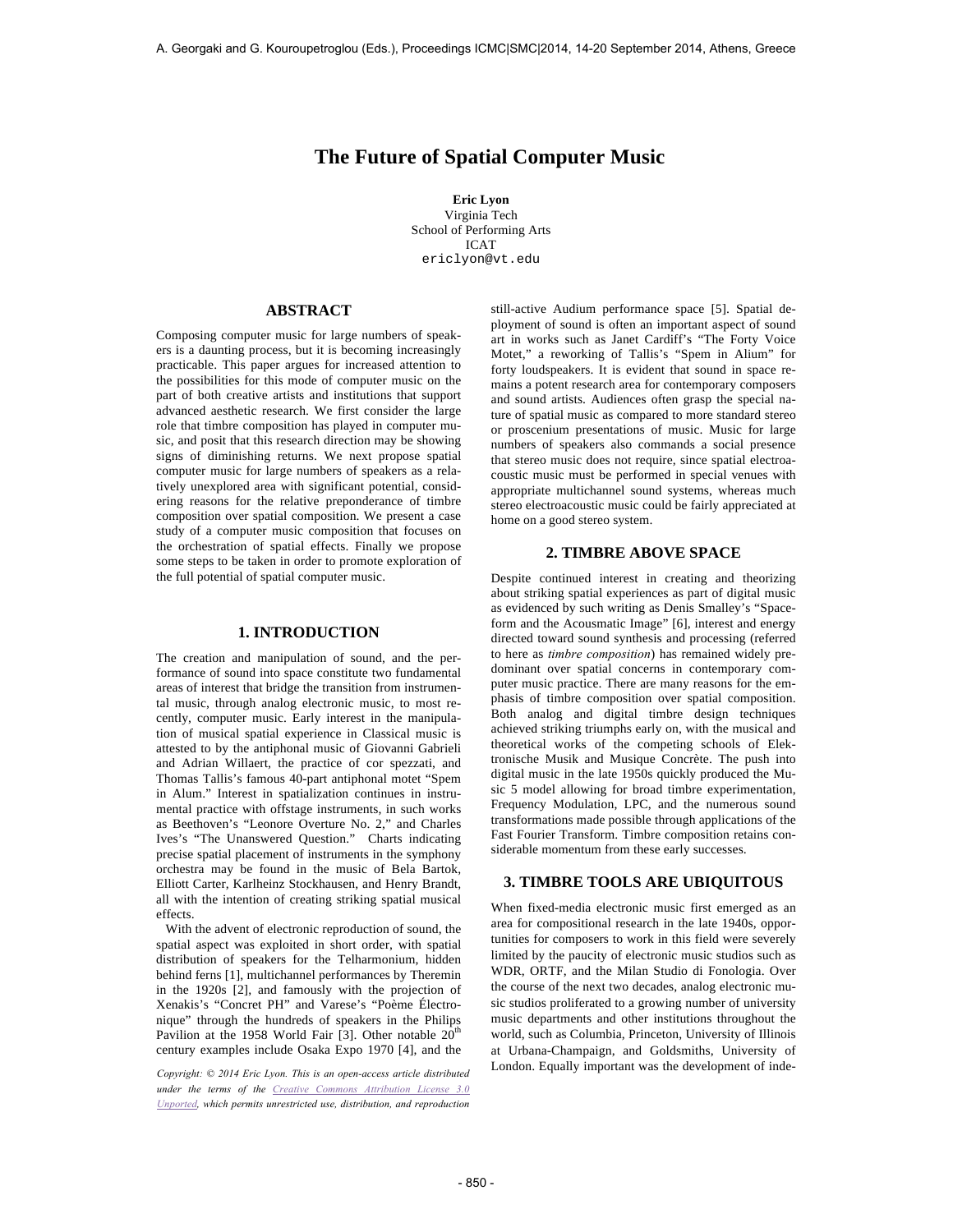pendent studios, such as The Cooperative Studio for Electronic Music in Ann Arbor, and the San Francisco Tape Music Studio. From the 1960s forward, commercial manufacturers such as Moog and Buchla enabled individuals to purchase electronic music equipment for experimentation in private studios.

The development of computer music facilities followed a similar trajectory, with computer music systems originally developed at Bell Labs migrating to such institutions as Princeton, Stanford, UC San Diego, and IRCAM. By the late 1980s, it was possible, if still alarmingly expensive, for individuals to purchase personal computers with built-in DACs and ADCs, such as the NeXT Cube, and SGI Indigo. By the end of the  $20<sup>th</sup>$  century, it was quite common for composers to own notebook computers vastly more powerful than the mainframes to which they would have been tethered at institutions only 15 years prior. Today in much of the world, it is rare to find a composer who does not own a computer.

# **4. TIMBRE INNOVATION MAY BE NEARING SATURATION**

The ubiquity of hardware and software tools for sound synthesis and processing is reflected in the music heard at ICMC since its inception in 1974. The prevalence of a concern with timbre in the computer music community is such that as early as 1994, Agostino Di Scipio could propose a two-category model for computer music consisting of *algorithmic composition*, and *timbre composition*. [7] Indeed the concern with timbre composition extends well beyond the domain of computer music into the areas of popular music and sound design for cinema, among many others. However, I would suggest that we now have a timbre problem. Innovations in the tools and techniques for timbre composition have been slowing for some time now. No new computer music technique in the last 20 years has had nearly the impact of Frequency Modulation in the 1970s or FFT-based processing in the 1980s. And our recent computer music seems to reflect this fact. I have heard many fine computer music pieces in the last few years, all of which sounded to me as if they could have been composed using timbre tools available 20 years ago. If this seems like a bold assertion, consider the aggregate evolution in the sound/timbre world of computer music between 1965-1985 as compared with 1994-2014. A slow down of innovation in timbre composition seems evident. This is not necessarily a bad thing. The stabilization of the constitution of the modern orchestra by the early  $20<sup>th</sup>$  century left room for decades of fruitful musical creation in that medium. The same may hold true for timbre composition. But practice-based computer music researchers may need to look elsewhere than timbre composition for the kinds of fundamental breakthroughs heard in Chowning's early FM pieces, Paul Lansky's LPC composition "Six Fantasies on a Poem of Thomas Campion," Barry Truax's granular synthesis composition "Riverrun," or Christopher Penrose's spectral processing composition "Fraud." Spatial compo-

sition is a domain of computer music where such fundamental advances may still be possible. At the same time, spatial research requires sounds to spatialize, and the remarkably rich timbre palette of digital sound developed over the last half century presents a wholly adequate basis for grounding the coming developments in spatial computer music.

# **5. WHAT IS HOLDING SPATIAL COM-PUTER MUSIC BACK?**

If spatial composition is so promising, why do we still hear relatively little of it? There is certainly no shortage of papers on spatialization in recent years. And it is significant that the call for music in this ICMC specified an opportunity to perform pieces with as many as 24 channels. In fact we do hear a fair number of pieces for eight channels, which has become something like a new standard at electronic music conferences. But spatial music for large numbers of speakers is still relatively rare.

There are significant obstacles that might explain the current situation. Composers are faced with quite limited access to performance spaces providing installed multichannel systems with large numbers of speakers. There are still relatively few such studios and performance spaces in the world that support composition of computer music for 24 or more speakers. If a composer is not fortunate enough to work at an institution that provides such a space, access can be very difficult indeed. Some institutions that support large multichannel systems do not have a dedicated space for them, such that their speakers must be rigged for every performance (of which there are few, because of the exhausting setup and teardown efforts required), and otherwise remain in storage. Compared to the huge variety of software tools available for timbre composition, the tools for spatial composition are few, and relatively undeveloped. Commercial DAWs like ProTools have very little to offer composers who wish to work in larger multichannel formats than 7.1. And more progressive acoustic compilers like Csound and Super-Collider can present hard-coded limits on channel numbers for reading and writing sound files. Such software obstacles can be overcome, but the solutions require coding skills that not every computer music composer possesses. And finally, composing for large numbers of speakers is considerably more difficult than composing in stereo.

### **6. HEDGING SPATIAL BETS**

In the face of the above-mentioned obstacles, composers often add their own forms of resistance to full spatial practice. When faced with an opportunity to present a piece in a multichannel space with a large number of speakers, a commonly accepted solution is to compose for a smaller number of channels that are available at one's local institution or studio, and then perform a live diffusion into the multichannel space. While not an unreasonable solution, this does limit the ability to make full use of the multichannel space since, as Natasha Barrett, an expert electroacoustic composer and diffusion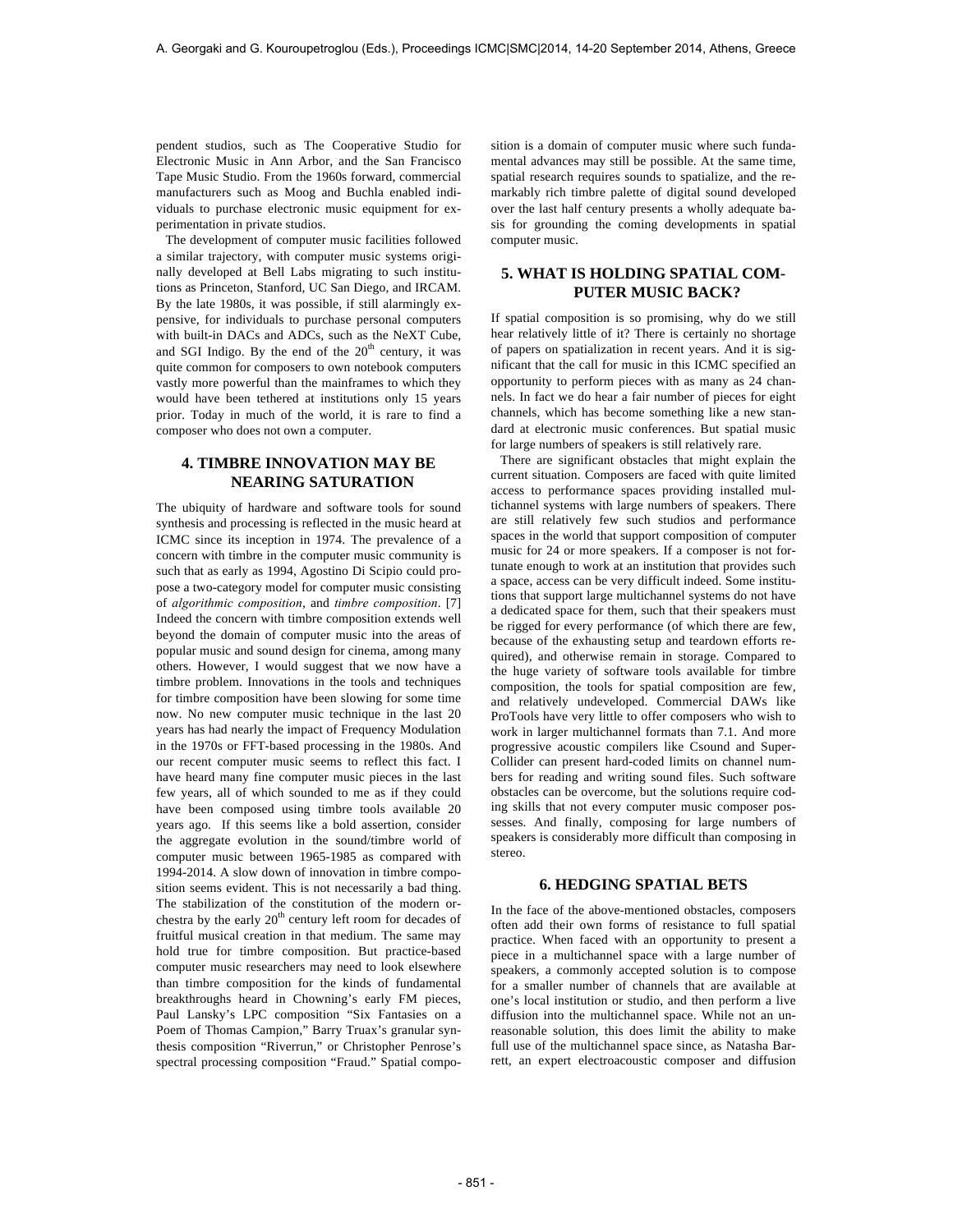artist, has pointed out, there remain spatial effects that require more degrees of control than our hands can produce in real-time performance [8]. But even composers who are fortunate enough to enjoy a significant amount of direct access to multichannel performance spaces often wonder if it makes sense to compose a piece that can only be heard in one performance space in the entire world. A piece that settles on the lowest common denominator of what several multichannel spaces have to offer would seem to have more performance opportunities than a piece that takes full advantage of the capabilities of a single performance space. Indeed it must seem a singularly perilous endeavor to compose music for large numbers of speakers at the present time. But the riskiness of the undertaking can hardly be considered an objection in the context of experimental music. Experimentalism is embedded deeply in the DNA of computer music. And as argued above, timbre composition may be a domain showing diminishing returns for experimentation. By contrast, computer music composition for large numbers of speakers is an area ripe for experimentation and discovery. All the elements that make spatial composition such a difficult prospect might well make the pursuit all the more attractive to the most daring composers.

### **7. SPIRITS: A CASE STUDY**

In 2011 I was awarded a Giga-Hertz prize from ZKM, which brought with it an opportunity to compose a piece in the ZKM Klangdom, a multichannel space with 47 installed speakers: 43 suspended speakers and four subwoofers. The Giga-Hertz residency afforded me a total of five weeks in two separate visits of nearly uninterrupted time in the Klangdom in April and August 2012, during which I composed a work for 43 speakers, 30 minutes in duration, entitled "Spirits," which was premiered at the IMATRONIC extended Festival of Electronic Music at ZKM on November 22, 2012.

#### **7.1 The Technical Setup**

The first few days of the residency were devoted to selecting an appropriate software environment to compose with. I first decided not to use the four subs, and to work with only the 43 suspended speakers, which would provide the clearest point source localization. ProTools was immediately rejected as inadequate to the intricate mixing schemes I had in mind. I reviewed Zirconium, an inhouse ZKM tool that is quite useful for automating spatial trajectories. However I decided not to use Zirconium either, as I wanted to work with incoherent, as well as coherent spatial images. Csound was tempting, but I was planning to mix multiple multichannel files with 43 channels each, and the Csound disk file reader Soundin had a documented hard-coded limit of 24 channels of input, later increased to a still-inadequate 40 channels. SuperCollider was then chosen as the primary compositional platform. The algorithmic capabilities of SC, along with its flexible audio bus routing scheme were ideal as a compositional environment. My initial plan was to create smaller sections as 43-channel interleaved CAF files and mix them down in SC. This plan soon ran into a snag,

since the DiskIn unit generator of SC, as recently as version 3.6, has an undocumented, hard-coded limit of 32 channels, and fails silently when attempting to read sound files with 33 or more channels. [9] At that point, I wrote a small utility in C with libsndfile in order to demultiplex sound files with an arbitrary number of channels to sets of mono sound files. [10] This added an unwelcome additional layer of complexity, but allowed me to mix freely in SC, using groups of 43 mono files for each sound source.

I mention all of this not to criticize SuperCollider, which is an excellent and unique acoustic compiler, but to make a larger point about the current state of affairs in audio software for spatial composition, where unnecessary channel limitations are still common. At a certain point in time when the DiskIn ugen was written, 32 channels must have seemed like a perfectly reasonable limit, but that's the problem with hardcoded limits. They seem reasonable, until they don't. The surprising limitations for spatial composition of even highly progressive computer music tools like SuperCollider indicate how much room there remains for spatial exploration. Lacunae in computer music software are de facto markers of areas that have not yet been extensively explored.

#### **7.2 The Music**

In order to focus on spatial composition over timbre, a set of sampled piano notes from the University of Iowa Musical Instrument Sample distribution was used as the exclusive sound source for the composition. [11] From the very first experiments, the aesthetic power of spatialization with large numbers of speakers was evident. The work starts with the lowest piano notes, convolved with 40-second duration trapezoidal noise impulse responses, to smooth off the attacks. Different notes are assigned to different speakers, which then pan across the room. The effect of multiple notes panning in parallel in a plane is strikingly different from a stereo pan in front of the listener. In stereo panning there is a sense of distance, as the listener observes from outside the area of virtual motion. In the multi-speaker panning, the listener feels as if inside a slowly moving wave of sound.

Elevation worked well too. The Klangdom speakers are hung at five different elevation levels, counting a single central speaker mounted on the ceiling. Panning melodies at different speeds and elevation levels in a contrapuntal texture produced envelopment and enhanced intelligibility for the counterpoint. An even more striking use of elevation was a dense granular texture of piano notes that were assigned to speakers according to pitch, with higher pitches assigned to higher speakers. With eyes closed this passage is capable of producing a sensation of levitation in the listener. Other uses of elevation included patterns panning in circles up and down opposite walls, and tremolo groups panning from the front, up, and over the audience to the back of the hall. All of these spatial patterns were clearly audible from numerous listening locations in the Klangdom.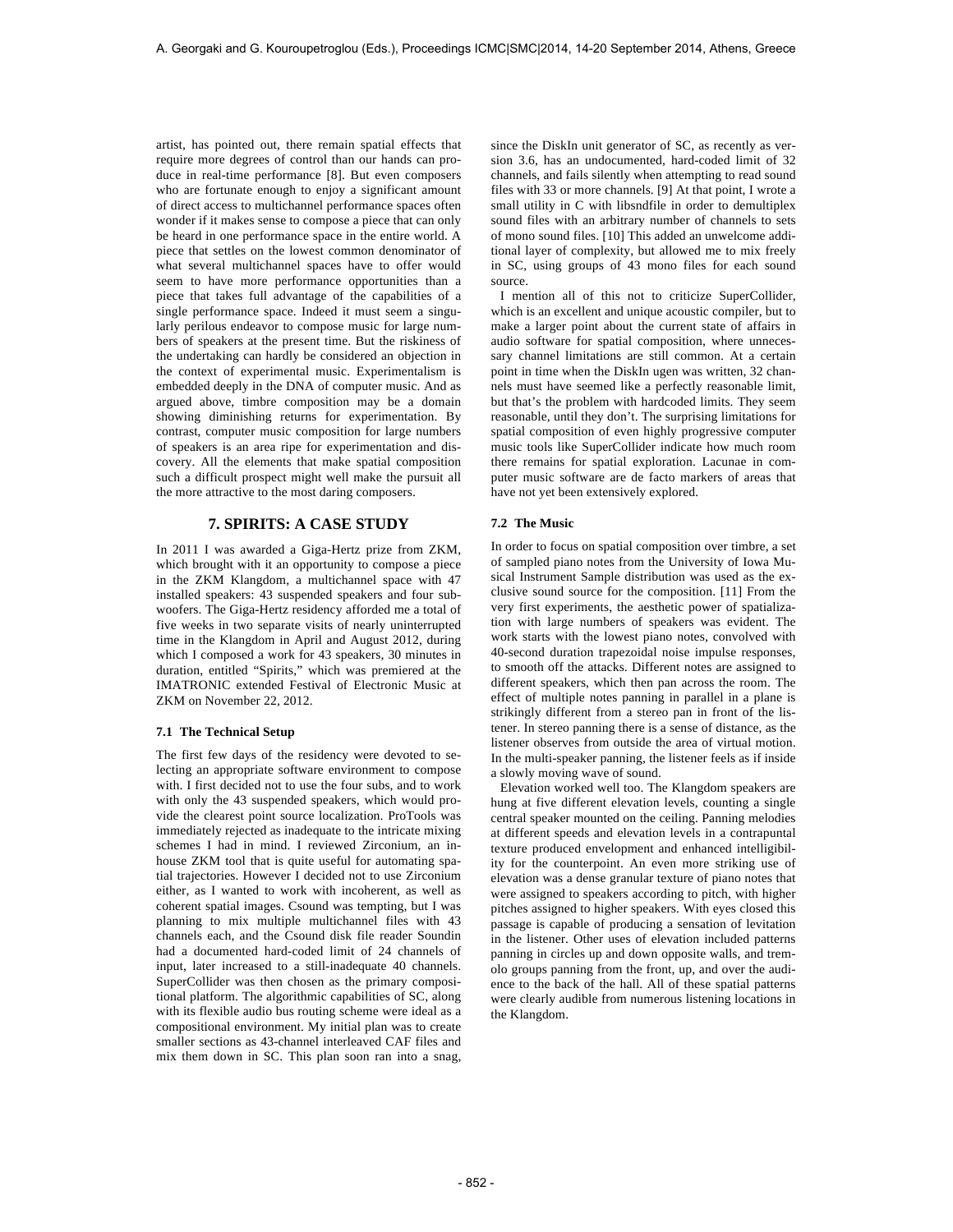#### **7.3 Spatial Re-orchestrations**

The first version of Spirits, for ZKM, was completed on August 19, 2012. The work was subsequently reorchestrated for the Sonic Lab at SARC, and the iCAST system at Louisiana State University. Both systems provided different spatial affordances, while lacking some spatial features that I made use of in the ZKM version of the piece. The SARC version made use of 42 available speakers. Unlike the Klangdom, in the SARC Sonic Lab, the lowest speaker ring is situated below the audience, who are seated atop a metal grid. Placing the low opening tones underneath the audience was an obvious change to make for SARC. In SARC the rings contain at least eight speakers, whereas in ZKM, the number of speakers per ring varies, from 14 on the lowest level to six on the level just below the single ceiling mounted speaker. Point source panning configurations that relied on the number of speakers per ring at ZKM needed to be reconceived for SARC. In every case, assigned speaker numbers were different, so the entire piece needed to be recompiled for the SARC version, which was premiered on December 13, 2012 in the Sonic Lab. This SARC re-orchestration took a week to achieve. A binaural recording of the SARC spatial re-orchestration of Spirits may be heard online [12]. This recording was produced with a Neumann KU 100 Dummy Head microphone, situated on the ground floor in the middle of the Sonic Lab. While headphone listening is vastly inferior to being in a multichannel space with the ability to move around and hear the piece from multiple perspectives, nonetheless a significant amount of spatiality is captured on the binaural recording, including elevation cues.

 The LSU iCAST system consists of 24 main speakers and 24 addition discrete sources on four centrally located hexaphonic speaker arrays on the floor. These speakers, although relatively low in output power, enabled the possibility of moving sounds through the hall on the floor. My spatial orchestration for LSU took advantage of that capability. Following the experience of spatial orchestration for SARC, preparing a new 48-channel version for LSU took one full day. The striking decrease in the time required to prepare a new spatial orchestration indicates that, although still labor-intensive, the process of spatially re-orchestration a multichannel work for large numbers of speakers will become more streamlined and efficient with practice.

### **8. FUTURE WORK**

In order to consider the future of spatial computer music, it is worth recalling what the prospects of electronic art music looked like in the early 1950s: a very small handful of studios in the world, with cumbersome tools, but exciting theories about a new kind of music. At that stage, predicting that electronic music would become ubiquitous would have seemed wildly optimistic. If we today maintain some of that optimism, we might speculate that we are currently in the 1950s with respect to spatial computer music. There are relatively few spaces that support projection of sound over large numbers of speakers for experimental computer music. Most were built in the  $21<sup>st</sup>$ 

century: SARC Sonic Lab (2004), iCAST (2005), ZKM Klangdom (2006). And more are being built. Cube at the Moss Arts Center of Virginia Tech will be active in late 2014, with upwards of 132 installed speakers.

 At this stage, the role of institutions is crucial, and it is possible to glean some general tips from the most successful early electronic music studios, such as WDR and ORTF. These institutions had serious production values that were reflected in generous access policies for composers and state-of-the-art equipment. Musical research was supported by theoretical research that was disseminated alongside the music produced. Without carefully designed policies, there is always the danger that institutions housing facilities with unique spatial audio capabilities will nonetheless fail to turn potential into actual achievement. And of course artists will also need to take some risks by composing works that at present will have very limited opportunities for performance, as a price for aspiring to share remarkable spatial-sonic experiences with their audiences. For all the negatives and risks mentioned here, which in any case will only act as a stimulus for the most adventurous composers, general audiences often respond positively to electroacoustic music with a strong spatial aspect, whether in the Philips Pavilion, or in more recent spatially-focused sonic art such as Cardiff's "The Forty Voice Motet" as staged at The Cloisters of the Metropolitan Museum, or the multiple sold-out performances of Karlheinz Stockhausen's Oktophonie at the Park Avenue Armory in 2013. [13] A major advantage that music for large numbers of speakers will continue to hold over stereo music is that it is inherently social in nature, requiring an audience to come to a space, rather than be able to consume the music privately at home.

# **9. CONCLUSIONS**

We have proposed that spatial computer music is at an important historical moment in which spatial aesthetic and research initiatives strongly suggest themselves to both institutions and creative individuals. It is hoped and expected that we will witness dramatic aesthetic advances and experiences in spatial computer music from these quarters in the coming decades.

#### **Acknowledgments**

I would like to thank Ludger Brümmer at ZKM, Steve Beck at Louisian State University, and Michael Alcorn, Chris Corrigan, Gary S. Kendall, and all my other Queen's University Belfast colleagues who were so supportive of my work in spatial computer music composition, during my time at SARC. I also thank Elizabeth Hoffman for an insightful reading of an early draft of this paper.

## **10. REFERENCES**

[1] Dewan, B. 2002. *Thaddeus Cahill's "Music Plant."* http://cabinetmagazine.org/issues/9/dewan.php (14 April 2014)